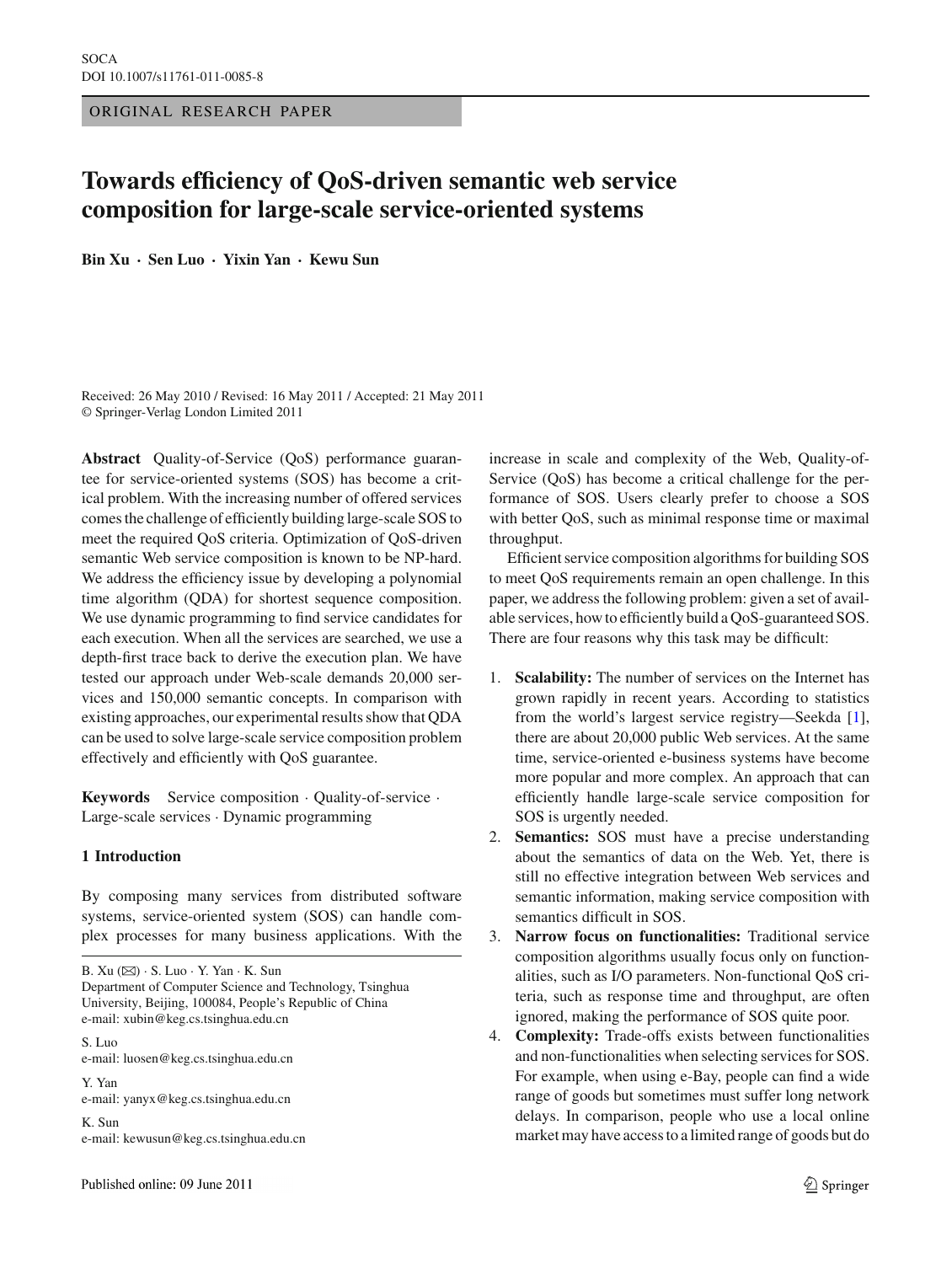not need to worry about network congestion. Addressing these complex tradeoffs is a challenge when considering QoS in SOS.

To meet the challenges in building SOS, we propose a QoS-driven service composition algorithm (QDA) that can efficiently build SOS with guaranteed QoS. The advantages of QDA include the abilities to: (1) efficiently handle largescale service pools; this is the most important contribution of this paper; (2) integrate semantic information ("concepts" in ontology) with services through I/O matching in the composition; (3) satisfy both functional and non-functional (QoS) requirements. In this paper, we focus on two common QoS attributes in SOS: response time and throughput.

The rest of this paper is organized as following. Section [2](#page-1-0) reviews and compares the related work. Section [3](#page-2-0) gives some preliminary definitions and a formal description of the problem. Section [4](#page-4-0) presents QDA. Section [5](#page-8-0) gives our experiment strategy, test data sets and analysis of the results. Section [6](#page-11-0) introduces our investigation on the practical relevance of QDA. Section [7](#page-11-1) concludes the paper and proposes future work.

## <span id="page-1-0"></span>**2 Related work**

The composition of Web services involves using an orchestration model (such as BEPL) to define the order in which abstract Web services are called at design time and to define the dynamic selection of concrete Web services to be invoked at run time. The former process, deciding which abstract Web services are appropriate for the user's needs and how to construct them, is mostly based on functional requirements; nonfunctional properties are not formally considered. The latter process, dynamic Web service selection, involves choosing concrete Web services to fulfill the functionality of the abstract Web services schema under the guidance of nonfunctional properties, such as QoS.

The former process has been treated as a classical AI planning or graph search problem. Shankar [\[2](#page-12-1)[–4](#page-12-2)] was in favor of regarding it as an AI planning problem and applied classic AI planning algorithms to the problem. Liang [\[5](#page-12-3)] proposed a semi-automated method for service composition; the main idea of his work is to construct an AND/OR graph from the service dependency graph and to find a sub-graph for the solution by applying a bottom-up search algorithm. Several other researchers [\[6](#page-12-4),[7](#page-12-5)] regard it as a graph search problem. Web Service Challenge [\[8\]](#page-12-6) has proposed several competitions for service composition to address this problem, attracting many researchers. Gu [\[9](#page-12-7)] proposed a document-driven approach, which won first place at Web Service Challenge 2007. Yan [\[10\]](#page-12-8) proposed an algorithm to search for the service composition with the shortest sequence, winning first place at Web Service Challenge 2008.

With a growing number of alternative Web services that provide the same functionality, QoS has become an important issue and the subject of extensive research. Ran [\[11\]](#page-12-9) proposed an approach to manage QoS based on certification. Singhera [\[12](#page-12-10)] included QoS monitoring in a framework to overcome the lack of support for dynamism. The Service Level Agreement (SLA) framework [\[13](#page-12-11)] proposes differentiated levels of Web services using automated management and service level agreements. The SLA approach has become widely accepted with many papers focused on SLA formulation as well as SLA monitoring and enforcement [\[14](#page-12-12)[,15](#page-12-13)]. We adopt SLA in this paper.

As Web service selection increasingly becomes a practical problem, extensive work has been done to address this challenge. Zeng [\[16,](#page-12-14)[17\]](#page-12-15) proposed a global planning approach for service composition to optimize multiple QoS criteria. Through integer programming, his approach can handle multiple execution paths. The disadvantage is that it can only handle small-scale service composition problems: Zeng's experiments are based on only dozens of candidate services. In contrast, our approach performs 3∼5 times faster than Zeng's method for large-scale service composition problems. Previous work such as that of Cardoso [\[18\]](#page-12-16) also considers QoS in service composition but this work does not consider dynamic service composition.

Tao [\[19\]](#page-12-17) studied the problem of service composition with multiple end-to-end QoS constraints. They proposed a broker-based architecture and several efficient heuristic algorithms to maximize QoS. Xiao [\[20](#page-12-18)] also studied QoS in end-to-end environments and presented a MCOP method for domain composition and the adaptation problem. Tao improved Xiao's work to handle multiple workflows such as parallelism, conditionals, and loops. However, their work does not address the performance of large-scale service composition.

Alrifai and Risse [\[21](#page-12-19)] proposed a solution for optimizing QoS in dynamic service selection. First, they use mixed integer programming to find the optimal decomposition of global QoS constraints into local constraints. Second, they used distributed local selection to find the best web services that satisfy these local constraints. The disadvantages of their work include inability to find the optimal QoS in all their experiments and poor composition times for random data sets.

Jaeger and Ladner [\[22\]](#page-12-20) studied how pre-identified candidates, who have separated out by a selection process, can improve a composition with respect to particular QoS categories. They propose a model which uses redundant arrangements which involve the alternative candidates so as to supplement the originally assigned service. Some other works [\[23,](#page-12-21)[24\]](#page-12-22) also studied QoS in Web service composition.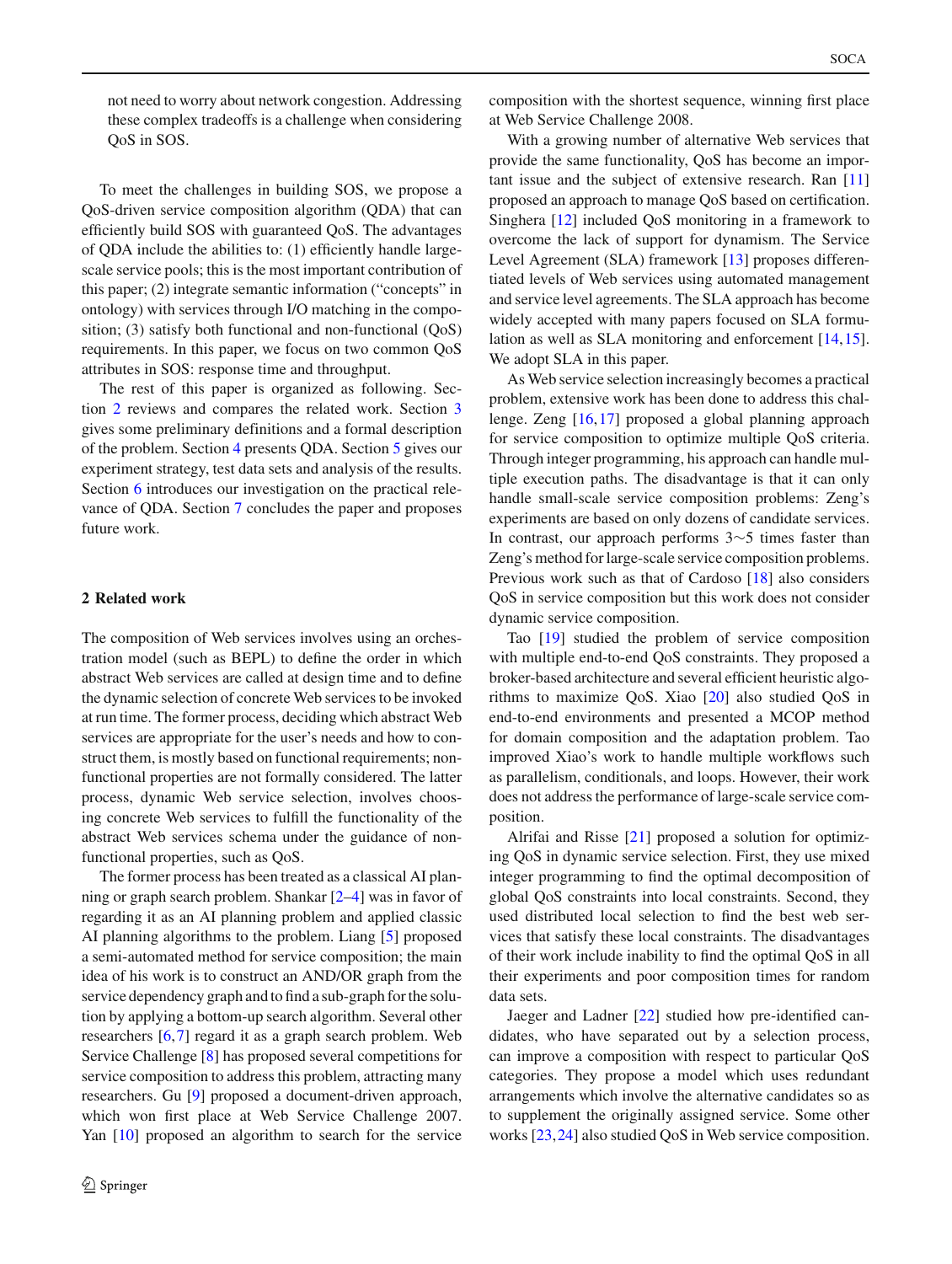The problem discussed in this paper is different from all previous work in that at design time, both functional requirements and non-functional properties are taken into account. Previous work usually considers them separately. In other words, we do not construct the workflow with abstract services that meet the user's purpose and then select services compliant to the defined workflow. Our approach is to take QoS into account when constructing the workflow at design time. By combining the two processes of web service composition, we make web service composition more efficient and effective.

This problem is related to but differs from several other research efforts. Web mashups are web applications generated by combining content, presentation, or application functionality from disparate web sources. Building mashups is a nontrivial task which requires human intervention, even with tools  $[25-28]$  $[25-28]$ . In contrast, the approach in this paper composes services automatically. The goal of Web service discovery and recommendation is to find or recommend services under specific circumstance for users. In the approach of this paper, Web service discovery and recommendation can be regarded as a working premise.

### <span id="page-2-0"></span>**3 Problem statement**

This section presents some basic definitions as well as a description of the composition problem. They include the definitions of service and SOS (functionalities and non-functionalities), the rules regarding how QoS is defined and calculated in SOS, and the optimization targets.

In general, a service can be developed by different methods and deployed on different platforms. In this paper, we define a service as follows.

<span id="page-2-3"></span>**Definition 1** Service  $S = \{D_{in}, D_{out}, R, T\}$  where

 $D_{\text{in}} = \{d_i | d_i$  is an input type of service, defined by a specific concept in the ontology};

 $D_{\text{out}} = \{d_i | d_i$  is an output type of service, defined by a specific concept in the ontology };

*R*: response time—the time from receiving a request to producing the response;

*T* : throughput—invocations per minute supported by the service.

We identify the most important features of a service including I/O parameters and QoS. Each I/O parameter of a service can be mapped to a concept of some ontology to express semantic information about the service. For example, the service in Fig. [1](#page-2-1) has input data types *d*1 and *d*2, as well as output data types *d*3, *d*4, and *d*5. QoS can represent any kind of non-functional property. Without loss of generality, we consider only response time and throughput in this paper. The service in Fig. [1](#page-2-1) has response time of 4,000 ms



<span id="page-2-1"></span>**Fig. 1** Service example

<span id="page-2-2"></span>and throughput of 6,000 invocations per minute. Any service that has these features can be used in building SOS, defined as follows.

**Definition 2** Service-Oriented System (SOS) =  $\{D_{in}, D_{out}, \}$  $P, R, T$  where

 $D_{\text{in}} = \{d_i | d_i$  is an input type of the SOS, defined by a specific concept in the ontology};

 $D_{\text{out}} = \{d_i | d_i$  is an output type of the SOS, defined by a specific concept in the ontology };

*P*: the implementation of the SOS. It is an execution plan (such as BPEL) where services can be invoked following certain dependency rules to perform certain tasks;

*R*: response time—the time from receiving a request to producing the response by SOS;

*T* : throughput—invocations per minute supported by the SOS.

From these two definitions, we can see that I/O parameters and QoS for service and SOS are similarly defined. We view SOS as a compound service, which consists of services under some execution plan (*P*). How can we improve a compound service's QoS? Consider response time as an example. The response time of a single service is defined as the time from sending a request to the service to receiving the response. As mentioned in the first section, the response time could be affected by network conditions or the capability of servers where the service is deployed. Therefore, in most cases, the response time of a single service cannot be improved by the SOS developer. However, the response time for a SOS is a different story. The response time for a SOS is not only affected by the response time of services used in it, but also the execution plan through which the services are organized. We will discuss this in detail in the following.

For the execution plan, there are three basic flow structures in SOS including *sequence*, *parallel* and *switch* (Fig. [2\)](#page-3-0).

A sequence consists of services (steps) that are invoked in order. A parallel flow structure consists of services that are invoked concurrently. A switch consists of services that can be selectively invoked. Simple processes can be nested inside of more complex processes. The whole execution plan can be expressed in a BPEL file.

Based on these three flow structures, we adopt several widely used QoS composition rules. Suppose sequence *A* consists of  $A_1, A_2, \ldots, A_n$ ; parallel *B* consists of  $B_1, B_2$ ,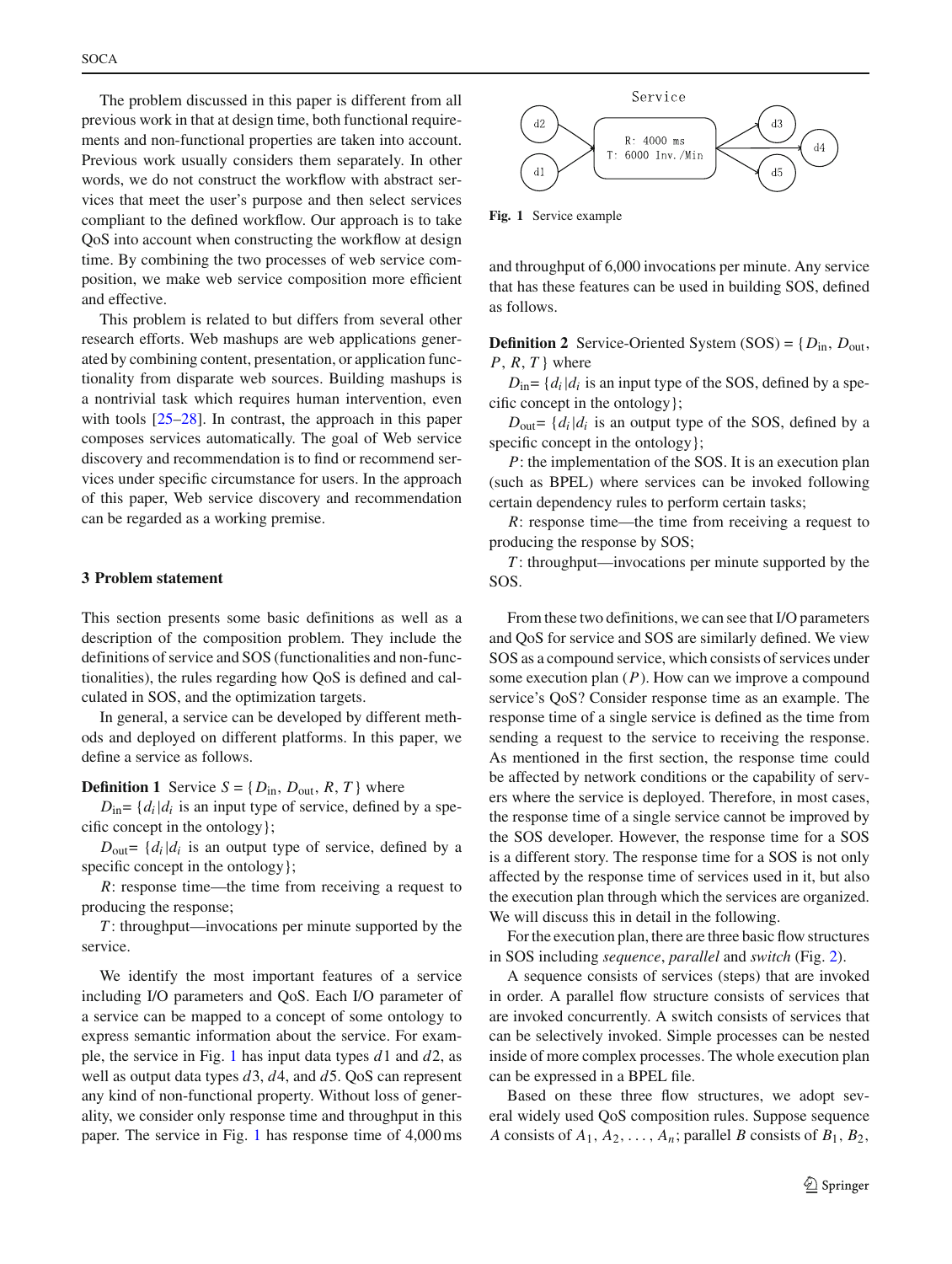

<span id="page-3-0"></span>**Fig. 2** Three basic flow structures in SOS

 $\ldots$ ,  $B_n$ ; switch *C* consists of  $C_1, C_2, \ldots, C_n$ . Definition [3](#page-3-1) shows how  $R(x)$  (the response time of *x*) and  $T(x)$  (the throughput of  $x$ ) can be calculated. These calculation rules are used in the Web Service Challenge competition [\[8\]](#page-12-6) which will be further discussed in the experiments section.

#### **Definition 3**

$$
R(A) = \{R(A_1) + R(A_2) + \dots + R(A_n)\}\tag{1}
$$

$$
R(B) = \max\{R(B_1), R(B_2), \dots, R(B_n)\}\tag{2}
$$

$$
R(C) = \min\{R(C_1), R(C_2), \dots, R(C_n)\}\tag{3}
$$

$$
T(A) = \min\{T(A_1), T(A_2), \dots, T(A_n)\}\tag{4}
$$

$$
T(B) = \min\{T(B_1), T(B_2), \dots, T(B_n)\}\tag{5}
$$

$$
T(C) = \max\{T(C_1), T(C_2), \dots, T(C_n)\}\tag{6}
$$

These QoS composition rules are commonly used and intuitive. For the sequence flow structure, the steps are invoked one after another, and thus its response time is the sum of response time of its steps, and the minimal throughput of its steps determines its overall throughput. For the parallel flow structure, all the steps could be invoked at the same time; thus, its response time is the maximal response time of its steps, and as all its steps need to be invoked, its throughput is determined by the minimal throughput of all the parallel steps. Finally, for the switch flow structure, we can choose any one of its steps to invoke, and thus the response time is the minimal response time of its steps. The throughput for the switch flow structure is a little confusing. At first glance, it may appear that we should add up the throughputs of its steps to derive the overall throughput. However, we note that the steps may have different individual throughputs, and we should not simply add them up. We use maximal throughput of its steps to denote the throughput of the switch flow structure.

Since SOS can be defined as a combination of the three flow structures, based on the above QoS definition and composition rules, the QoS of SOS can be determined. For example, in Fig. [3,](#page-3-2) services C and D are invoked sequentially to form a sequence (Sequence 4). Thus, the response time of the sequence (600 ms) is the sum of the response time of service C (200 ms) and D (400 ms). If two or more services can be chosen in a switch-like services F and G, the response time should be the smallest one (150) of these services (300 and 150). The calculation can be extended recursively, e.g., sequence 5 and switch 6 are independent of each other, so they can be invoked in parallel.

<span id="page-3-1"></span>Obviously, the response time of a parallel flow structure should be the biggest response times (150) of all the branches (100 vs. 150) which can be regarded as the bottleneck of the parallel flow structure. Completing the calculations, we find that the overall response time of SOS in this example is 1150 ms and the overall throughput is 7000 invocations/ min.



<span id="page-3-2"></span>**Fig. 3** QoS calculation for three structures in SOS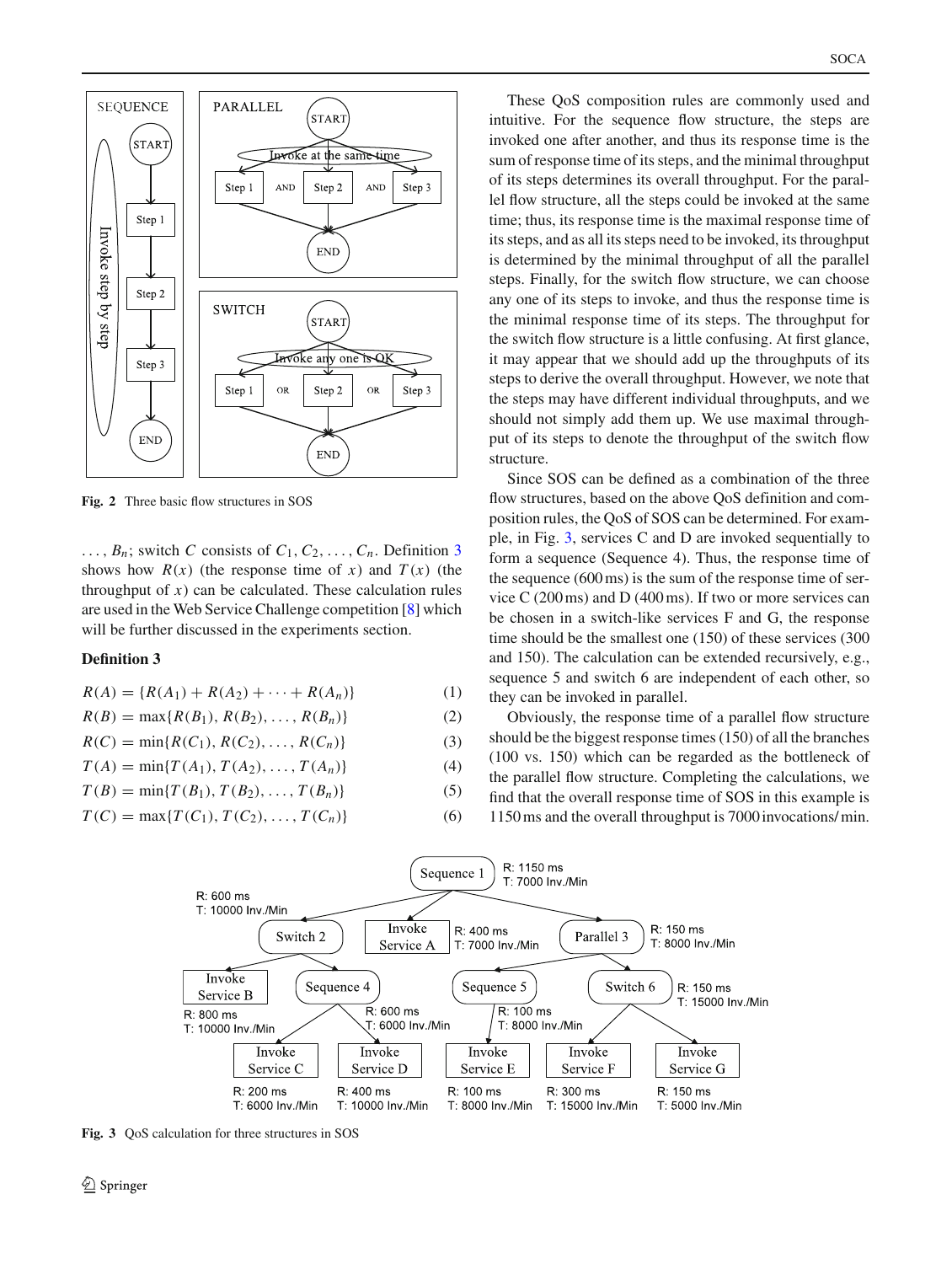

<span id="page-4-1"></span>**Fig. 4** Example of service composition

From the above discussion, we can see that the QoS of SOS is different from that of a single service and it is possible for developers to improve the QoS of SOS by selecting proper services and execution plan. Following is our definition of the composition problem.

**Definition 4** Given a set of available services and a user request  $\{D_{in}, D_{out}\}$  ( $D_{in}, D_{out}$  is defined in Definition [2\)](#page-2-2), the composition problem is how to find a service execution plan (*P* in Definition [2\)](#page-2-2) that takes the input data types and outputs the requested data types with optimized QoS.

Figure [4](#page-4-1) shows an example. The user request includes the input (data types 1, 2, and 3) and the output (data types 7 and 8). The intermediate part which is enclosed by rectangular box is the execution plan of services. In the plan, the invocation of services follows certain rules. For example, service D outputs data type 5 which is the input of service B, so B cannot be invoked before D. Not all services are adopted in the plan (only gray ones). The execution plan is a service composition which is the goal of QDA.

# <span id="page-4-0"></span>**4 QoS-Driven Algorithm (QDA) for shortest sequence composition**

#### 4.1 Algorithm description

Before introducing QDA, let us look at this problem from an empirical perspective. How do the structures and the number of services affect the QoS of SOS? We make the following observations.

(a) For the sequence flow structure and the parallel flow structure, the fewer the steps, the better the QoS.

- (b) For the switch flow structure, if there are steps  $S_i$  and  $S_i$  and QoS of  $S_i$  is better than QoS of  $S_i$ . Then we can delete step  $S_i$  without affecting the correctness of the composition (the modified composition will still be a solution to the problem and the QoS remains unchanged).
- (c) Generally speaking, the composition can be regarded as a sequence with a complex inner structure. Usually, the longer the sequence is, the larger the response time will be and the smaller the throughput will be.

From the above facts, we can deduce two trends. One trend is that the fewer services that are invoked, the better the QoS of SOS will be. The other trend is that the shorter the sequence, the better the QoS. QDA is based on these two trends. QDA seeks the composition with the fewest services or with the shortest sequence.

We first define and analyze the complexity of the Least Services Composition Problem and Shortest Sequence Composition Problem.

**Definition 5** The Least Services Composition Problem (LSCP) is a decision problem defined as follows: Under the problem statement of Sect. [3,](#page-2-0) given a set of services *S*, a composition request  $R$  and a positive integer  $k$ , is there a composition that satisfies the request using  $S'$  (a subset of  $S$ ) where the size of  $S' \leq k$ ?

**Definition 6** The Shortest Sequence Composition Problem (SSCP) is a decision problem defined as follows: Under the problem statement of Sect. [3,](#page-2-0) given a set of services *S*, a composition request  $R$  and a positive integer  $k$ , is there a composition that satisfies the request with sequence length (the definition of sequence length of composition is given out in Definition [7\)](#page-4-2) at most *k*?

<span id="page-4-2"></span>**Definition 7** Sequence length of type (SLT): for any provided data type, SLT is zero; for any un-provided type, SLT is the minimal value of sequence length of service (SLS) that output the type.

Sequence length of service (SLS): SLS is 1 plus the maximal value of sequence lengths of type (SLT) that the service requires as inputs.

Sequence length of composition (SLC): SLC is the maximal value of sequence length of service (SLS) in the composition.

We show that the Least Services Composition Problem is NP-complete.

First, we can see that LSCP falls in NP, as we can verify a solution in polynomial time (we verify whether every service in the workflow can be invoked, whether all the required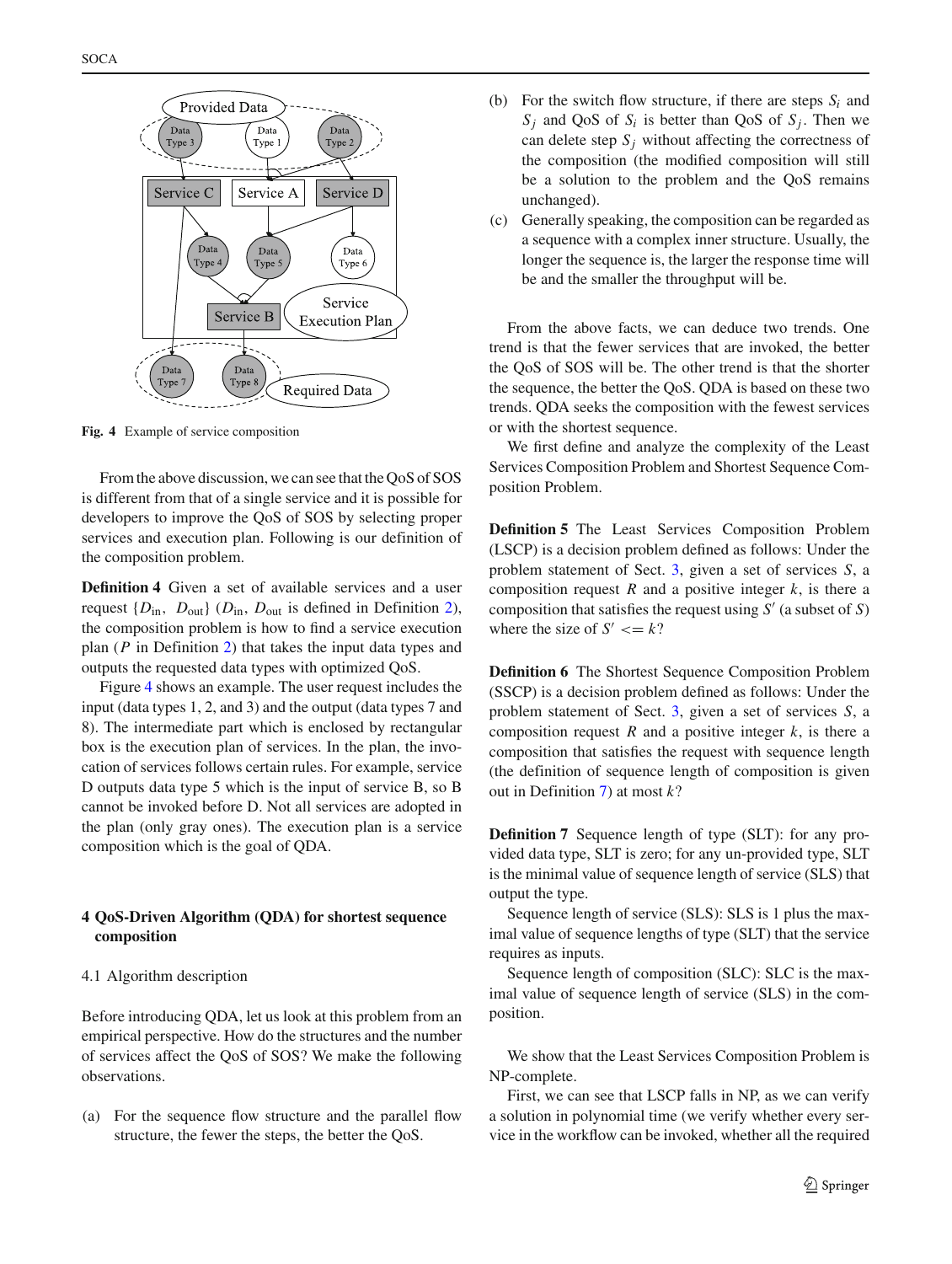

<span id="page-5-0"></span>**Fig. 5** Example of service composition

data is produced and whether the number of services in the workflow is not larger than *k*).

We use the vertex cover problem (VCP), which is a well-known NP-complete problem, for reduction. The vertex cover problem is defined as follows: Given a graph *G* and a positive integer *k*, does *G* contain a vertex cover of size at most *k*?

For a given graph *G*, we can use the following method to reduce an instance of the vertex cover problem to an instance of the Least Services Composition Problem. 1. We view edges of *G* as concepts in a composition problem (in this way the concepts will have no parent-child relations). 2. We view nodes of *G* as services (for an arbitrary node *n*, the service corresponding to it requires no inputs and produces the concepts represented by the edges incident to *n*). 3. The composition request *R* for LSCP includes all edges as required outputs and has no provided inputs. 4. The positive integer *k* remains the same for vertex cover problem and LSCP. By this way, we reduce vertex cover problem to LSCP in polynomial time.

<sup>2</sup> Springer

If there is a solution to LSCP, there must be a solution to VCP cover problem. There is no way that a solution to VCP exists, but no any corresponding solution to LSCP exists. We can say that a solution to VCP exists if and only if there is a corresponding solution to LSCP.

As vertex cover problem is an NP-complete problem, so is the Least Services Composition Problem.

However, when we analyze the complexity of the Shortest Sequence Composition Problem, we found that it can be solved in polynomial time. We will prove this claim at the end of this section.

Inspired by the above insights, we design a stage-by-stage algorithm to achieve an optimal solution.

There are two important properties in the composition problem: *overlapping sub-problem* and *optimal sub-structure*. The overlapping sub-problem property means that a big problem can be divided into several small ones, and the solution of a small problem can be saved in order to be directly re-used in the following search. The optimal sub-structure property means that, to ensure the optimization of the whole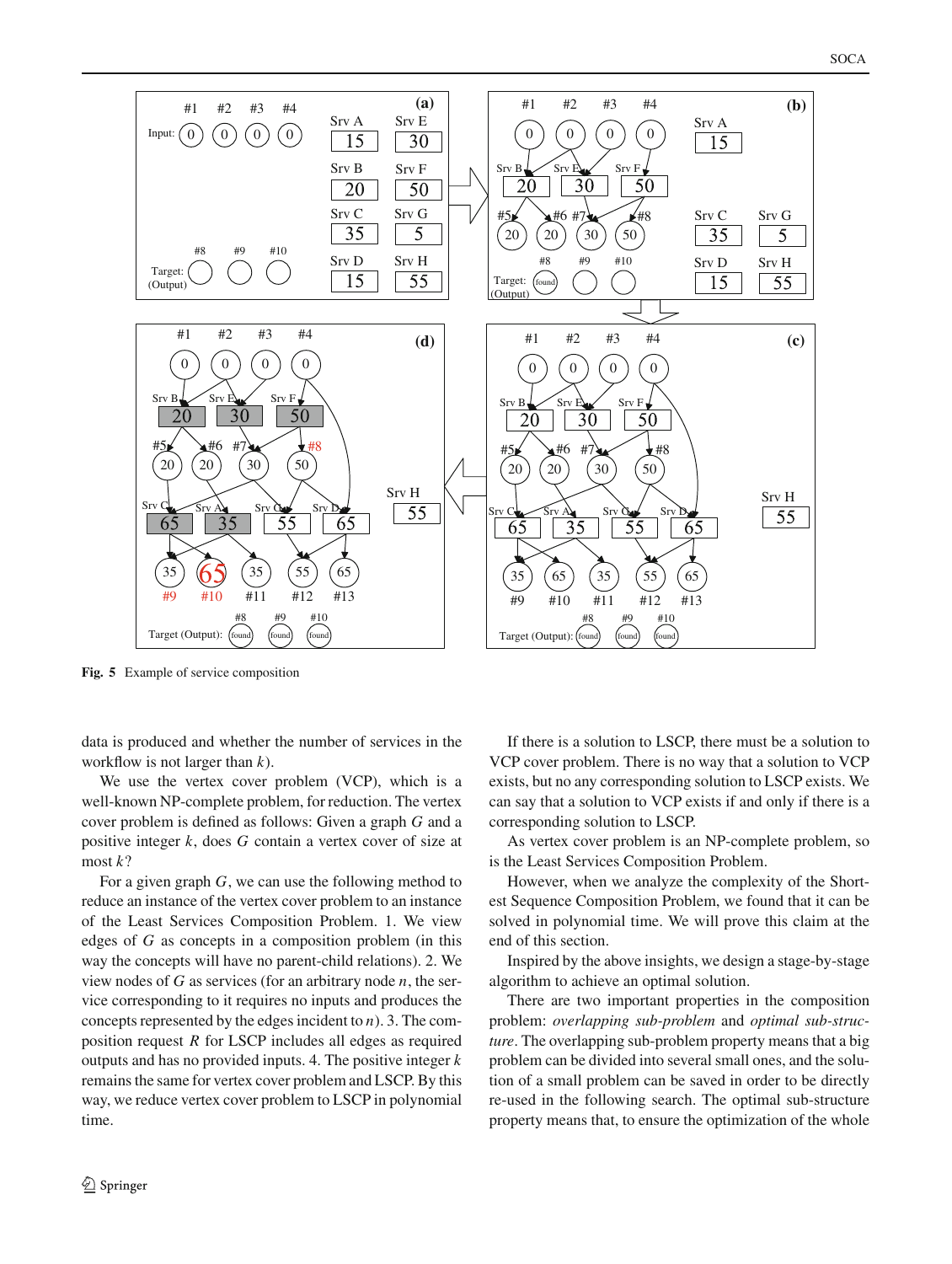problem, every small sub-problem must be in its optimal state.

Based on these two properties, we propose a dynamic programming algorithm named QDA to solve the SSCP for SOS. The key ideas of QDA are:

- 1. We define a variable for every service that maintains the best known QoS value so far for the service. When executing the SOS, this value records the best QoS from the beginning to where the service locates. It will be assigned and updated while searching for the optimal composition.
- 2. We define a variable for every data type that maintains the best known QoS value for that data type. When executing the SOS, this value records the QoS from the beginning to where the data type is produced. It will be assigned and updated during the composition. For example, the response time of a data type is determined by the first service that can produce the data type. If more than one service can produce the data type as output, the variable records the minimal response time.
- 3. Concepts in ontology are used in the composition to define the parameter types of services I/O and their type hierarchy. Each data type of a service I/O can be mapped to a concept. If an output data type of service A can match an input data type of service B according to the ontology concept hierarchy, the two services can be connected. We say that a data type is *satisfied* when at least one service can output a matched data type. Similarly, we say a service is *satisfied* when all its input parameters are satisfied.
- 4. We use a stage-by-stage strategy in searching for the optimal solution. We model every stage of the search process as a "small part of the whole problem". The optimal results of all known sub-problems are saved and reused in the following search. Thus, if every sub-problem is guaranteed to be locally optimal, the whole solution can be guaranteed to be optimal because every service selection is based on the states and the optimal values of previous sub-structures.
- 5. We combine breadth-first search and depth-first trace back to find the solution. The QoS of services and data types are calculated and updated in the breadth-first search. When all required output data types are satisfied, we will produce the composition (*P* in Definition [2\)](#page-2-2) using a depth-first trace back.

Figure [5](#page-5-0) shows an example of the search process to find the SOS with an optimal (minimal) response time. The user request includes the provided input data types {data type #1, #2, #3, and #4}, required output data types {data type #8, #9, and #10}, and all available services {A*,*B*,...,* H}.

QDA first adds services B, E, and F to the composition since they can be directly invoked using the input data types. It then updates the QoS of these services and produces new data types (#5, 6, 7, and 8) as shown in Fig. [5b](#page-5-0). Based on the produced data types and all previous available data types, more services (C, A, G, and D) can be added to the composition. QDA updates these services' QoS using Definition [3.](#page-3-1) For example, in Fig. [5a](#page-5-0), the response time of C itself is 35. When it is added in the composition, the optimal response time from the beginning of the composition to service C is based on the response time of all its input (#5 and #7) and itself. In Fig. [5d](#page-5-0), the maximum response time of data type #5 and #7 is 30, then the response time of service C is updated to 65 (30 plus 35).

QDA continues to add services and update QoS until all required data types are covered and no more services can be added into the composition. In Fig. [5d](#page-5-0), from data type #8, #9, and #10, it conducts a trace back depth-first search to record the path of the SOS. At this point, we know that the minimum response time of data type #8, #9, and #10 are 50, 35, and 65, respectively. The maximum of the three will be the minimum response time we can get from the SOS.

QDA is detailed in the following. First we define data structure for services and data types which are used to record best known QoS.

| $\mathbf{1}$   | struct DataType                                        |
|----------------|--------------------------------------------------------|
| 2              | $\{$                                                   |
| 3              | //the concepts that match to the datatype              |
| $\overline{4}$ | Concept concept_of_datatype;                           |
| 5              | //the least response time for producing it             |
| 6              | float response_time;                                   |
| 7              | //the greatest throughput for producing it             |
| 8              | float throughput;                                      |
| 9              | //point to the service which generate it with least    |
|                | //response time                                        |
| 10             | Service ptr_response_time_generator;                   |
| 11             | //point to the service which generate it with greatest |
|                | //throughput                                           |
| 12             | Service ptr_throughput_generator;                      |
| 13             | ł                                                      |
| 14             | struct Service                                         |
| 15             | ł                                                      |
| 16             | String name;                                           |
| 17             | float response_time;                                   |
| 18             | float self_response_time;                              |
| 19             | float throughput;                                      |
| 20             | float self_throughput;                                 |
| 21             | $List <$ DataType $>$ input;                           |
| 22             | $List <$ DataType $>$ output;                          |
| 23             | ł                                                      |

The main part of QDA is presented in the following pseudo code.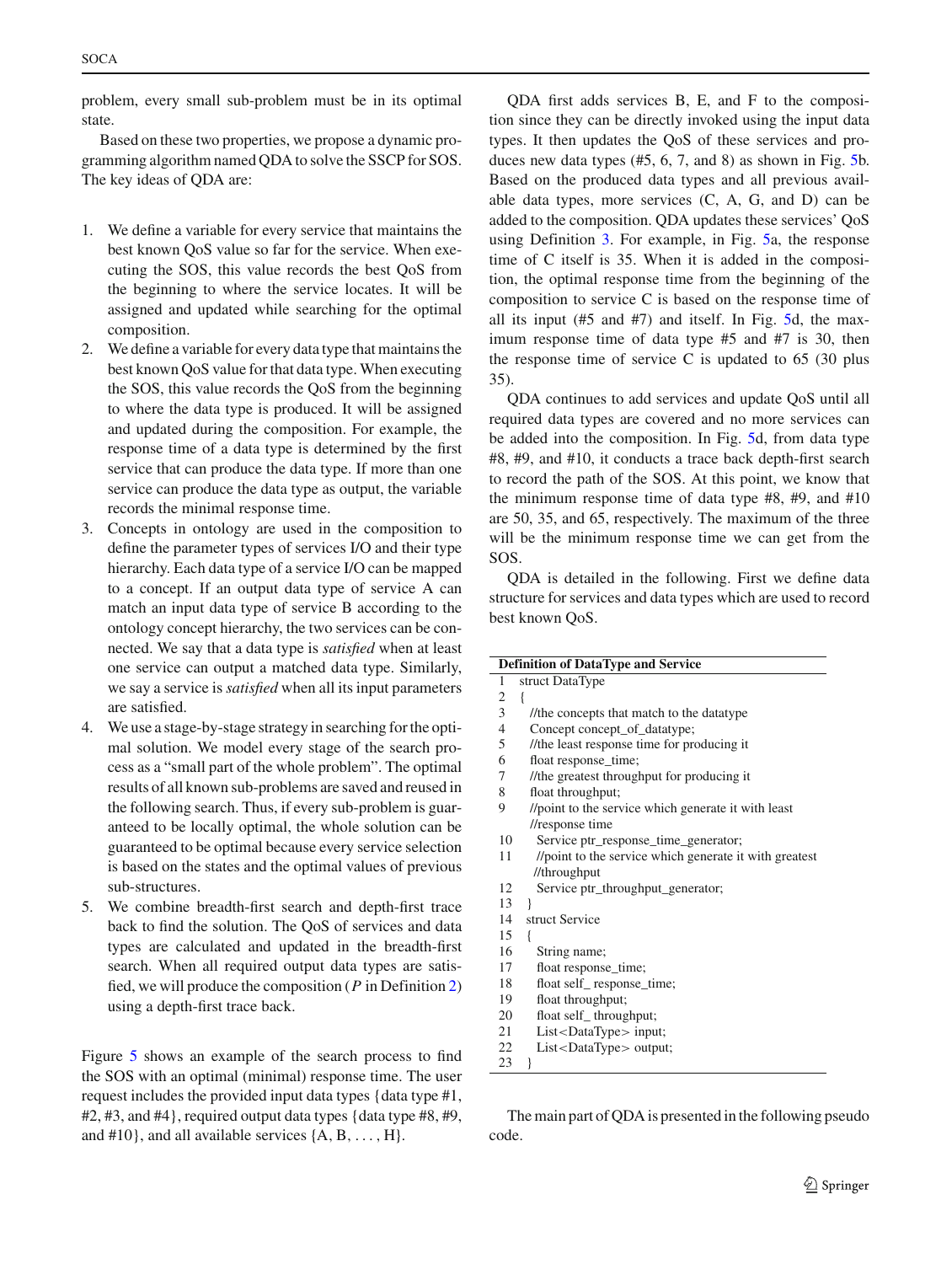#### **Main Search Process**

| 1                       | foreach Service $S_i$ {                                |
|-------------------------|--------------------------------------------------------|
| $\overline{\mathbf{c}}$ | $S_i$ response_time = $S_i$ self_response_time;        |
| 3                       | $S_i$ throughput = $S_i$ self throughput;              |
| $\overline{4}$          | ∤                                                      |
| 5                       | foreach DataType $D_i$ {                               |
| 6                       | $D_i$ response_time = infinity;                        |
| 7                       | $D_j$ .throughput = 0;                                 |
| 8                       |                                                        |
| 9                       | foreach DataType $D_k$ in the provided DataTypes {     |
| 10                      | $D_k$ response time = 0;                               |
| 11                      | $D_k$ . throughput = infinity;                         |
| 12                      | available_data.add $(D_k)$ ;                           |
| 13                      | ł                                                      |
| 14                      | while((avalbl_srv =                                    |
|                         | findAvailableServices(available_data)) is not empty) { |
| 15                      | foreach Service $S_n$ in avalbl_srv{                   |
| 16                      | queue.push $(S_n)$ ;                                   |
| 17                      | ł                                                      |
| 18                      | while (queue is not empty){                            |
| 19                      | Service $s = queue.pop();$                             |
| 20                      | UpdateServiceQoS(s);                                   |
| 21                      | for each DataType $Do$ in s.output{                    |
| 22                      | available_data.add $(Do)$ ;                            |
| 23                      | ∤                                                      |
| 24                      | ∤                                                      |
| 25                      | ł                                                      |
| 26                      | if all required DataType are found {                   |
| 27                      | $print("$ ";                                           |
| 28                      | foreach required DataType $D_r$ {                      |
| 29                      | traceback $(D_r)$ ;                                    |
| 30                      |                                                        |
| 31                      | print(");                                              |
| 32                      | }                                                      |

As shown in the pseudo code, QDA performs some initializations which include initialization of response time and throughput for both for Service and DataType. We then execute a while loop which does a breadth-first search until there are no more services that can be used. In the while loop, we update QoS related to the newly used service which is intended to ensure the sub-structure is locally optimal (thus the whole solution is optimal). Finally, when there are no more services that can be used, we use a depth-first trace back search to generate the solution in BEPL format.

In the pseudo code above, findAvailableServices() is used to find currently available but unused services. The pseudo code for findAvailableServices() is given below.

| <b>Find Available Services</b>                       |  |  |  |  |  |
|------------------------------------------------------|--|--|--|--|--|
| findAvailableServices(available data)                |  |  |  |  |  |
| 2                                                    |  |  |  |  |  |
| 3<br>available_service.empty;                        |  |  |  |  |  |
| 4<br>for each Service $S_i$ {                        |  |  |  |  |  |
| 5<br>if $S_i$ is unused and $S_i$ input is subset of |  |  |  |  |  |
| available data{                                      |  |  |  |  |  |
| available_service.add $(S_i)$ ;<br>6                 |  |  |  |  |  |
| 7<br>mark $S_i$ as used Service;                     |  |  |  |  |  |
| 8                                                    |  |  |  |  |  |
| 9                                                    |  |  |  |  |  |
| return available service;<br>10                      |  |  |  |  |  |
|                                                      |  |  |  |  |  |

UpdateService $QoS(S_m)$  is a very important function in QDA; its pseudo code is shown in the following.

```
Update Service QoS
UpdateServiceQoS(Sm)
{
  S_m.response_time = maxResponseTime(S_m.input)+
Sm. self_ response_time;
  S_m.throughput = min(minThroughput(S_m.input), S_m.
self_throughput);
  for each DataType Di in Sm.output{
    if D_i response_time > S_m response_time {
      D_i response_time = S_m response_time;
      D_i.ptr_response_time_generator = S_m;
    }
    if D_i.throughput \langle S_m.throughput\{\rangleD_i.throughput = S_m.throughput;
      D_i.ptr_throughput_generator = S_m}
}
```
Last but not least, traceback $(D_n)$  is used to generate the solution in BEPL format. Its pseudo code is given below.

# 4.2 Analysis of algorithm complexity

First, we want to point out that QDA seeks the solution with the shortest sequence. We use a stage-by-stage method and each stage corresponds to exploration of a certain sequence. For example, in the second stage, all the services falling in sequence are searched. Then the first solution we get will be the shortest sequence solution.

However, the solution with shortest sequence might not be the optimal result. For instance, the user request includes the provided input data types {data type #1}, required output data types {data type  $\#2, \#3$ }, and all available services {A, B, C}. The properties of the services are shown in the following table. In this example, composition with least services and composition with shortest sequence are both Service A. However, the optimal result is sequence Service B and Service C.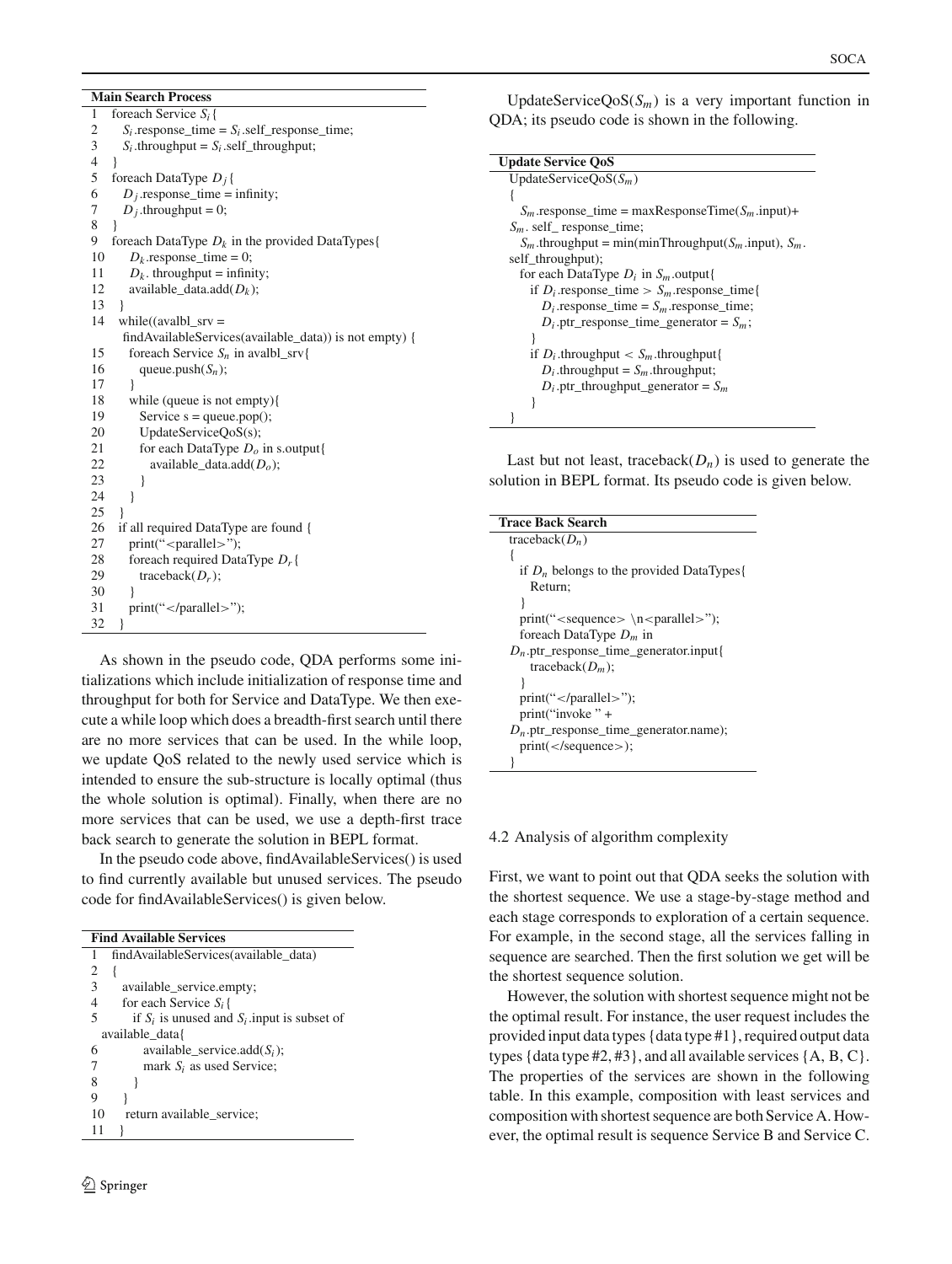|   |    | Service Inputs Outputs | Response time (ms) |
|---|----|------------------------|--------------------|
|   | #1 | $#2.+13$               | 500                |
| B | #1 | #4                     | 100                |

C  $\#4 + 2\#3$  200

To overcome this shortcoming, in QDA, we do not stop as soon as we get the shortest sequence solution. We continue the search until there are no available services, and in this way we can make sure that we get the optimal result. UpdateServiceQoS $(S_m)$  makes sure every data type is pointed out to the optimal generator and through a trace back starting from the required data types, the generated result must have the optimal QoS.

Finally, we show that QDA executes in polynomial time. Suppose the number of services is n and the number of concepts is m. We note that at every stage, we explore at least one service. Thus, the number of unused services will decrease from stage to stage. Clearly, there are at most n stages, and at every stage, all the current unused services are scanned. If a service is not available currently, we continue to scan other unused services. If a service can be invoked, we add it to the current stage and update QoS related to it. This takes *O(m)* time. There are at most n unused services, so a stage takes  $O(mn)$  time. Finally, the overall searching process takes  $O(mn) * n = O(mn^2)$  time. This a very loose upper bound.

#### <span id="page-8-0"></span>**5 Experiments**

#### 5.1 Experimental methodology

Our experiments follow the requirements of the Web Service Challenge (WS-Challenge), an annual service composition competition held at the IEEE e-Commerce conference (CEC) since 2006 [\[8\]](#page-12-6). It focuses on the semantic composition of Web services and uses OWL ontology to define services and their relationships. QoS criteria were introduced into the competition in 2009.

In WS-Challenge, the data formats and the contest data itself are based on the OWL, WSDL, WSLA, and WSBPEL schemas for ontologies, services, service qualities, and service orchestrations. The WSDL file contains a set of services along with annotations of their input and output parameters. The OWL file contains the taxonomy of concepts used in this challenge in OWL format. The quality-of-service for a service is specified using WSLA language. The challenge itself is also represented by a valid WSDL service description. Participants are required to give out composition solutions using WSBPEL. WS-Challenge awards the most efficient system. Evaluation of efficiency consists of two parts, composition evaluation and time measurement. WS-Challenge will give out several challenge sets with different scale and orchestration complexity. The score calculation for per challenge set is as following.

- +6 Points for finding the service composition with least response time that solves the challenge.
- +6 Points for finding the service composition with largest throughput that solves the challenge
- +6 Points for the composition system which finds the service composition with least response time or largest throughput that solves the challenge in fastest time.
- +4 Points for the composition system which finds the service composition with least response time or largest throughput that solves the challenge in the second fastest time.
- +2 Points for the composition system which finds the service composition with least response time or largest throughput that solves the challenge in the third fastest time.

WS-Challenge has provided a set of standard experimental tools including a test set generator and a service composition result checker. The test set generator is used to generate four input files and a benchmark. The generated Web services are virtual yet realistic. They are virtual since there are no actual service implementations that can be invoked on the Internet. But they are realistic in our experiment because they are consistent with Definition [1,](#page-2-3) including I/O and QoS values. The benchmark (a standard result) is also provided by the test set generator and is guaranteed to have the optimal QoS (least response time and largest throughput). We evaluate our experimental results by comparison with the benchmark.

We use the composition result checker provided by WS-Challenge to check whether our composition is correct for the request and calculate the QoS values of the composition.

Figure [6](#page-9-0) shows the experimental process. First, we use the test set generator to generate four input files for each test set. (1) Services.wsdl which records all available Web services; (2) Taxonomy.owl which records all concepts in an ontology format  $[29]$  $[29]$ ; every input/output data type of the Web services is defined as an instance of some concept; (3) Servicelevelagreements.wsla which records the QoS values (response time and throughput) of Web services  $[30]$ ; (4) Query.wsdl which records one user query including the provided data types and required data types.

Then QDA takes these four files as input and produces a BPEL file as the composition result. At the same time, we record the time cost during the composition procedure. Finally, we use the checker to check whether the result is correct, record the QoS values, and compare it with the standard result.

#### 5.2 Experimental settings and results

For the experimental setting, we are concerned about the scale of Web services and ontology concepts. After investi-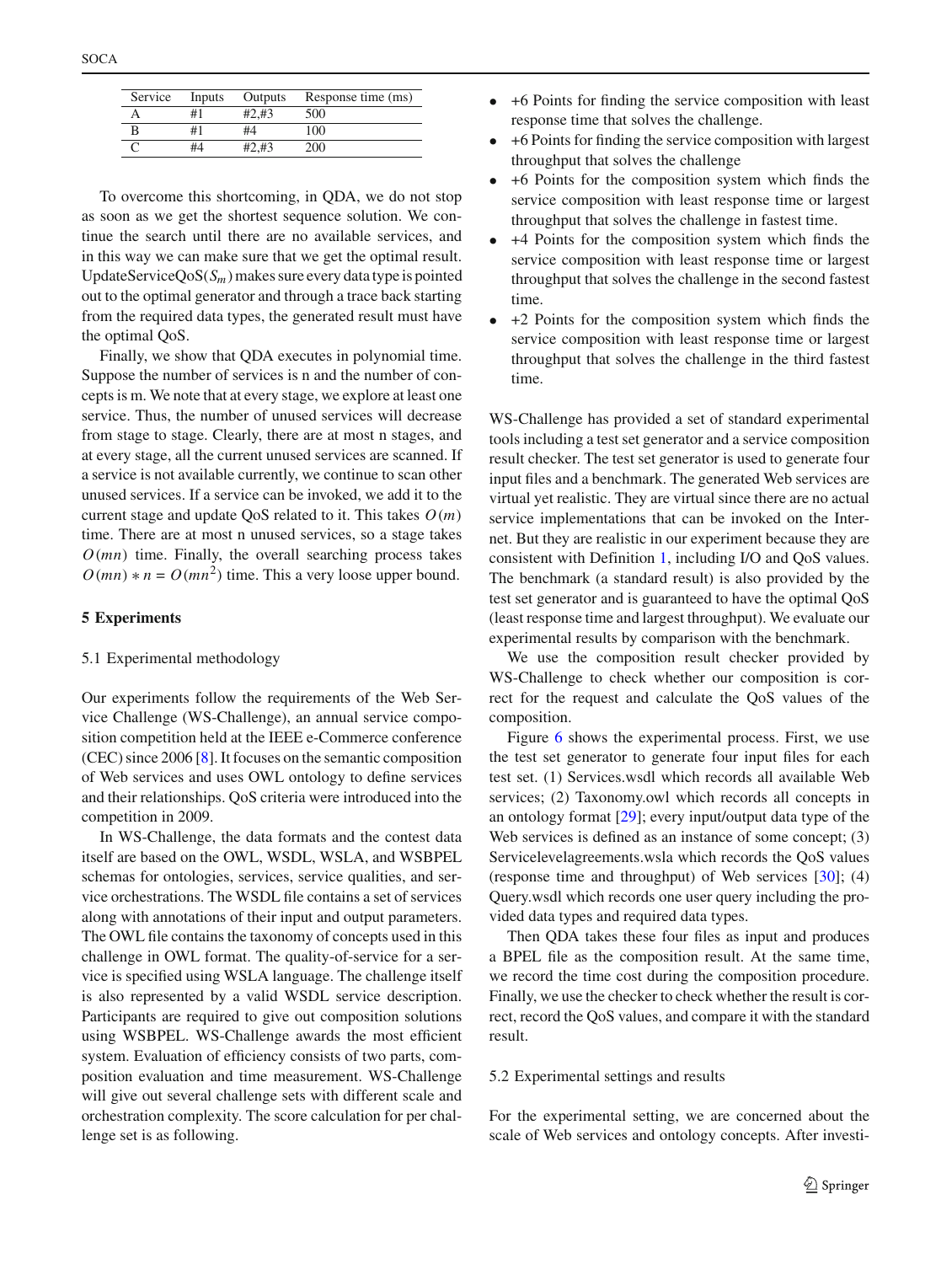

<span id="page-9-0"></span>**Fig. 6** Experimental process

**Table 1** Test sets in Experiment1

<span id="page-9-1"></span>

| Test set ID    | Test sets properties |                        |  |  |
|----------------|----------------------|------------------------|--|--|
|                | Number of concepts   | Number of web services |  |  |
| 1              | 37,500               | 500                    |  |  |
| $\overline{c}$ | 75,000               | 1,000                  |  |  |
| 3              | 112,500              | 1,500                  |  |  |
| $\overline{4}$ | 150,000              | 2,000                  |  |  |
| .5             | 187,500              | 2,500                  |  |  |
| 6              | 225,000              | 3,000                  |  |  |

gations on the Internet, we found that the number of available Web services is about 20,000, and the Cyc ontology [\[31](#page-12-27)] has about 150,000 concepts. The Cyc ontology is possibly the largest existing ontology, having a set of concepts which tries to describe universal subjects. Along with the development of the semantic Web, more and more data on the Web will be formalized and mapped to concepts of ontology. In our approach, we integrate concepts and I/O data types together. In the following experiments, we set the ratio between the number of Web services and the number of concepts based on our earlier investigation, to approximately 75:1.

The test sets in Experiment 1 were derived by changing the number of concepts and Web services while maintaining the above ratio between them. Table [1](#page-9-1) shows the test sets of Experiment 1.

The configuration of our test machine is: Intel Core 2 CPU 1.83 GHz with 1 GB RAM, running Windows XP.

For the composition results of each test set, we are concerned about the composition time cost and QoS values.



<span id="page-9-2"></span>**Fig. 7** Efficiency analysis of Experiment 1

| <b>Table 2</b> Test Sets in Experiment 2 |  |  |  |
|------------------------------------------|--|--|--|
|                                          |  |  |  |

<span id="page-9-3"></span>

| Test set ID | Test sets properties |                        |  |  |  |
|-------------|----------------------|------------------------|--|--|--|
|             | Number of concepts   | Number of web services |  |  |  |
|             | 50,000               | 20,000                 |  |  |  |
| 2           | 100,000              | 20,000                 |  |  |  |
| 3           | 150,000              | 20,000                 |  |  |  |
| 4           | 200,000              | 20,000                 |  |  |  |
| 5           | 250,000              | 20,000                 |  |  |  |
| 6           | 300,000              | 20,000                 |  |  |  |

Figure [7](#page-9-2) shows the composition time cost for each test set. We can see that the time complexity is linear. In most cases, the time cost is less than 1 s. Compared to Zeng's work [\[16\]](#page-12-14) which is shown as the red line in the figure, QDA has much better performance with respect to time cost. In addition, our experiments are based on a much larger concept scale (concepts in a universal domain) than that in Zeng's experiments (concepts in a local domain). This means that under the same number of services, our experiment handles more complex problems.

The second study investigates the performance of QDA when the number of Web services remains the same while the number of ontology concepts increases. This experiment is close to the real world, because the semantic Web is expanding rapidly while the number of Web services has become relatively stable in recent years. Since there are about 20,000 available Web services on the Internet, we fix the number of Web services at 20,000 and vary the number of semantic concepts. Table [2](#page-9-3) shows the test sets for Experiment 2.

Figure [8](#page-10-0) shows the composition time cost for each test set. We can see that the time complexity is linear and all test sets perform efficiently (less than 1.7 s).

In the third experiment, the number of concepts remains fixed while the number of Web services increases. This assumption models the future growth trends of the Web and Web applications. When most concepts are well described by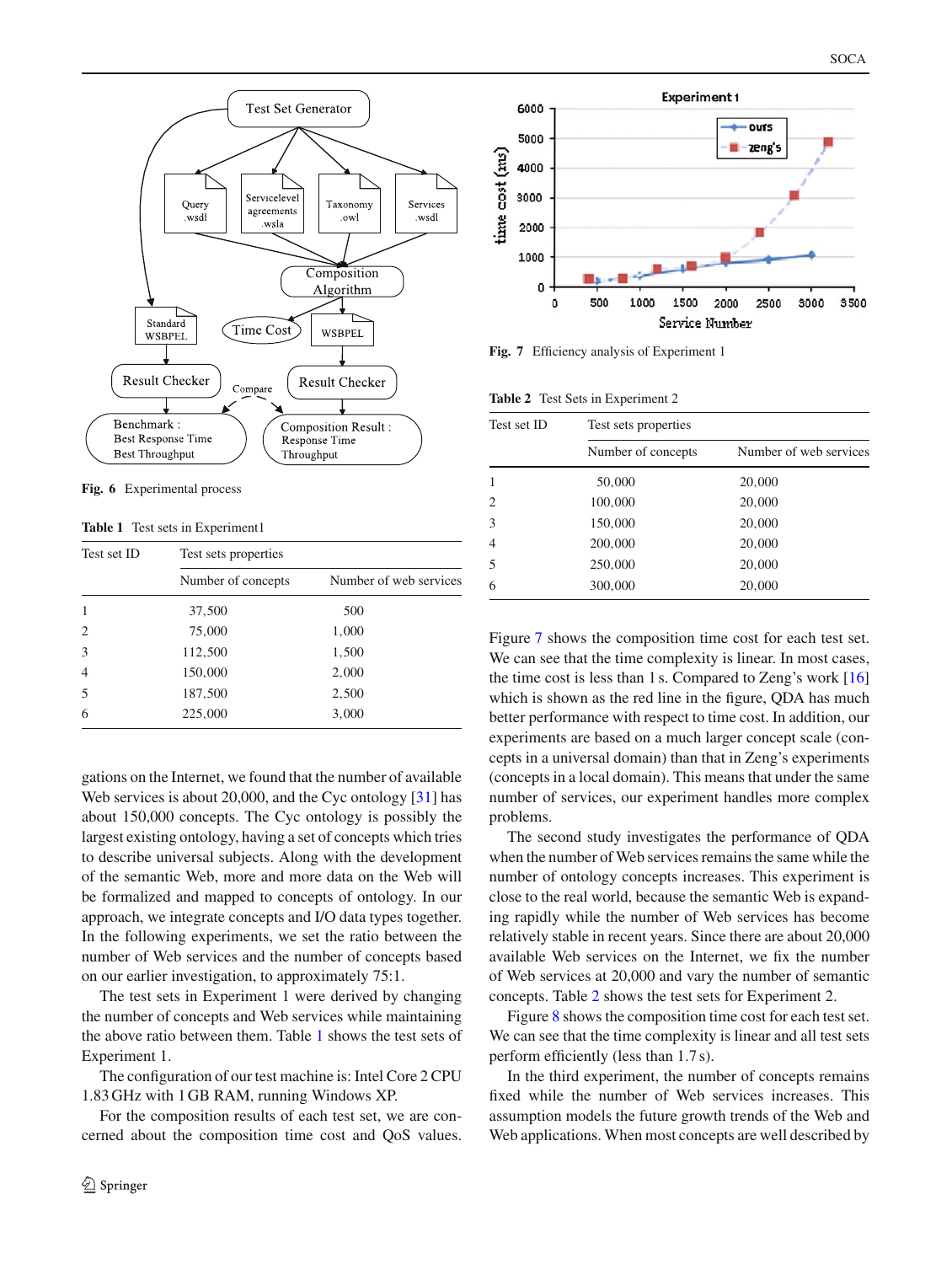

<span id="page-10-0"></span>**Fig. 8** Efficiency analysis of Experiment 2

**Table 3** Test sets in Experiment 3

<span id="page-10-1"></span>

| Test set ID                 | Test sets properties |                        |  |  |
|-----------------------------|----------------------|------------------------|--|--|
|                             | Number of concepts   | Number of web services |  |  |
|                             | 150,000              | 2,000                  |  |  |
| $\mathcal{D}_{\mathcal{L}}$ | 150,000              | 4,000                  |  |  |
| 3                           | 150,000              | 6,000                  |  |  |
| $\overline{4}$              | 150,000              | 8,000                  |  |  |
| $\overline{\mathcal{L}}$    | 150,000              | 10,000                 |  |  |
| 6                           | 150,000              | 12,000                 |  |  |



**Fig. 9** Efficiency analysis of Experiment 3

<span id="page-10-2"></span>

<span id="page-10-5"></span>**Fig. 10** Processes of service cluster

ontology, the number of Web services may increase because of new business enterprises. Table [3](#page-10-1) shows the test sets for Experiment 3.

Figure [9](#page-10-2) shows the composition time cost for each test set. We can see that when the number of concepts remains the same, the time cost will not change significantly even with the increase of Web services. This means QDA performs stably and efficiently (less than 1 s) under this situation.

Table [4](#page-10-3) shows the QoS values of composition results in the above three experiments. As we have explained above, there is a standard benchmark result for each data set which

<span id="page-10-3"></span>**Table 4** QoS values of composition results

| Test set ID | Experiment 1 |       | Experiment 2 |       | Experiment 3 |        |
|-------------|--------------|-------|--------------|-------|--------------|--------|
|             | R            | T     | R            | T     | R            | Т      |
| 1           | 1,950        | 1,000 | 960          | 6,000 | 850          | 3,000  |
| 2           | 1,700        | 2,000 | 1,800        | 1,000 | 1,370        | 1,000  |
| 3           | 1,760        | 3,000 | 1,370        | 1,000 | 1,460        | 13,000 |
| 4           | 1,370        | 1,000 | 1,240        | 3,000 | 590          | 9,000  |
| 5           | 1,400        | 3,000 | 2,210        | 3,000 | 1,480        | 4,000  |
| 6           | 1,030        | 5,000 | 1,120        | 8000  | 890          | 5,000  |

| Table 5 Test sets properties |  |  |  |  |
|------------------------------|--|--|--|--|
|------------------------------|--|--|--|--|

<span id="page-10-4"></span>

| Test set ID    | Number of<br>web services | Number of<br>concepts | R     | T      |
|----------------|---------------------------|-----------------------|-------|--------|
|                | 500                       | 5,000                 | 500   | 15,000 |
| 2              | 4,000                     | 40,000                | 1,690 | 6,000  |
| 3              | 8,000                     | 60,000                | 760   | 4,000  |
| $\overline{4}$ | 8,000                     | 60,000                | 1,470 | 4,000  |
| 5              | 15,000                    | 100,000               | 4,070 | 4,000  |
|                |                           |                       |       |        |

has the optimal QoS. QDA can always guarantee that the composition result achieves the optimal QoS. The values in the table match the values of the standard results. *R* is the response time measured in ms; *T* is throughput measured in invocations per minute.

#### 5.3 Discussion

Our experiments are based on the scale of a realistic Web environment. The numbers of services and concepts in the test sets are at the same or larger scale than that on the Internet today. In addition, we examine two trends for the future Web through Experiments 2 and 3. Overall, our experimental results show that QDA has a very high efficiency. In most cases, optimal service composition can be completed in less than 1<sub>s</sub>.

#### 5.4 Web service challenge 2009

We took part in Web Service Challenge 2009 using the QDA proposed in this paper and finished in second place among 9 teams. The teams that took part in Web Service Challenge 2009 competed for effectiveness and efficiency using 5 test sets. The test sets properties and the results of Web Service Challenge 2009 are given in Tables [5](#page-10-4) and [6.](#page-11-2)

The number in Table [6](#page-11-2) is the time cost for finding a functionally correct composition. The trace back search incurs heavy overhead in QDA, especially when the sequence length of composition becomes large (in test set 5, the sequence length of composition is greater than 30). The team in the first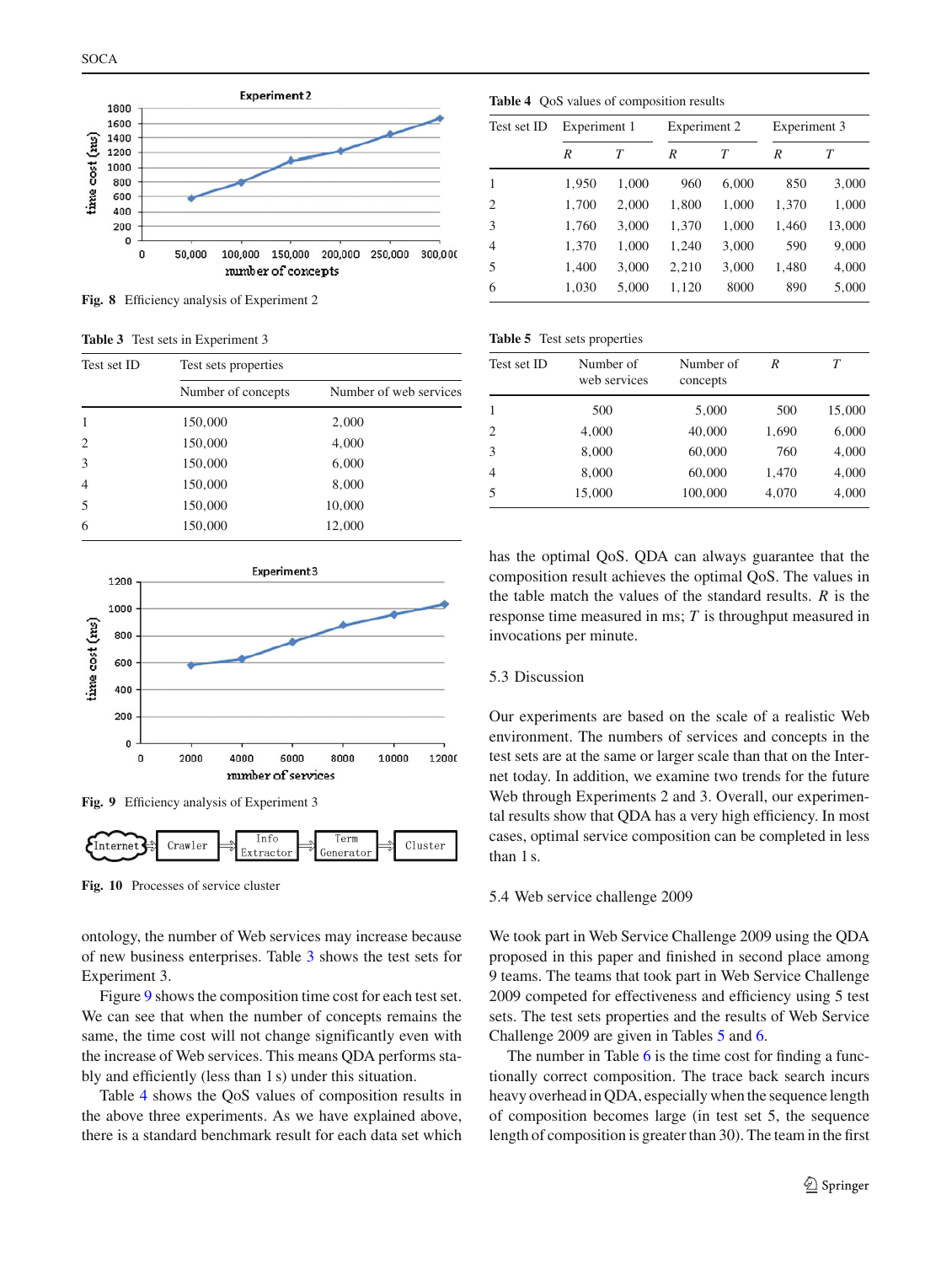**Table 6** Web service challenge 2009 results

<span id="page-11-2"></span>

|                |          |          |          | Test set ID 1. Place $(ms)$ 2. Place $(ms)$ 3. Place $(ms)$ 4. Place $(ms)$ |
|----------------|----------|----------|----------|-----------------------------------------------------------------------------|
|                | ${<}300$ | ${<}300$ | ${<}300$ | 531                                                                         |
| 2              | $<$ 300  | $<$ 300  | $<$ 300  | 2.219                                                                       |
| 3              | ${<}300$ | ${<}300$ | ${<}300$ | 21,438                                                                      |
| $\overline{4}$ | ${<}300$ | ${<}300$ | ${<}300$ | $\infty$                                                                    |
| .5             | ${<}300$ | 938      | ${<}300$ | $\infty$                                                                    |
|                |          |          |          |                                                                             |

place was more efficient than our team because they did a better job on trace back search. Improvement of the efficiency of the trace back routine through some pruning will be our future work. We outperformed the third place team because they could not find the composition with best QoS, although their algorithm did find the functionally correct composition in less time than QDA.

#### <span id="page-11-0"></span>**6 Practical relevance**

We experiment QDA on artificial test sets. In this Section, we will introduce our investigation of the nature of Web services in Seekda to validate that QDA has a promising application.

In Fig. [10,](#page-10-5) we use a crawler to collect public Web services from Seekda. After the crawler collects WSDL documents from the Internet, an information extractor extracts functionality information from the documents, such as types, messages, port types, etc. Next, a term generator is used to generate terms using the extracted information. The term generation process has four steps: lexical analysis, tag removal, stop word removal, and vector generator. In the end, the cluster uses a K-Means algorithm to group the services by functionality. We correct deviations manually to let the services in the same group have the same functionality.

After service grouping is done, although the services in the same group have the same functionality, they may have different input/output parameters. We encapsulate services in the same group using a uniform interface, to make use of these services. After encapsulation, services in the same group can be invoked in a uniform way, namely one can be substituted by another in the same group.

It is impossible to obtain all the Web services from Seekda through one query. We obtained all the providers through country enumeration, as the providers of Web Services in Seekda are organized by country, and then found all the Web services through provider query. Although Seekda claims to have more than 28,000 Web services, we were only able to extract 18,250 Web services using the aforementioned method. In addition, there are occasions in which Seekda claims that some provider has several Web services through country enumeration, but when we query Seekda with the provider it says there are no Web services. We call these

Web services "lying services" and found there were 4,347 lying services. Moreover, there were 335 Web services with invalid WSDL. In total, we collected 13,568 available Web services from Seekda.

Using the process described at the beginning of this section, we clustered the collected Web services into 300 groups (Web services in the same group have the same or similar functionality). We made sure that Web services in the same group have the same functionality through manual check. We found hundreds of service groups containing services with the same functionality, ranging from several to one hundred. For example, the Airport service group contains 14 Web services which can complete flight checks; the E-mail service group includes 34 Web services which can send e-mail; and the SMS service group has 165 Web services that can send short messages. In the end, we used the encapsulation approach to make the services in the same group replaceable.

Through investigation we can see that there are a large number of Web services with various functionalities and there are indeed Web services which offering the same functionality. Services with the same functionality can be substituted by each other. QDA has a promising application as it organizes Web services to achieve higher functionality and selects Web services to offer better QoS.

# <span id="page-11-1"></span>**7 Conclusion**

With the increasing number of Web services, it is a challenge to efficiently build large-scale SOS to meet the required QoS criteria. Though most of the QoS-driven semantic Web service composition is known to be NP-hard, we solve the efficiency issue by developing a polynomial time algorithm (QDA) for shortest sequence composition, using a dynamic programming method. We prove this both by complexity analysis and experiments. Our work provides some advances in the following aspects. We can handle a large-scale service composition in a very short time. We believe this is the biggest contribution of our work. We integrate functional and non-functional consideration together to achieve the optimal solution that satisfies QoS requirements.

In the future, we will continue our research on the composition algorithm. In QDA, all the services are scanned. We will endeavor to work out some pruning criteria to further improve QDA. Also, there are still some constraints of our approach which are worth extending in the future. This depends on some preconditions in practice, e.g., finding the ontology concepts and the mapping between the concepts and service I/O; detecting the QoS of each available service before the composition starts. As the semantic Web develops and QoS becomes more and more important in e-business, these issues must be addressed in the near future.